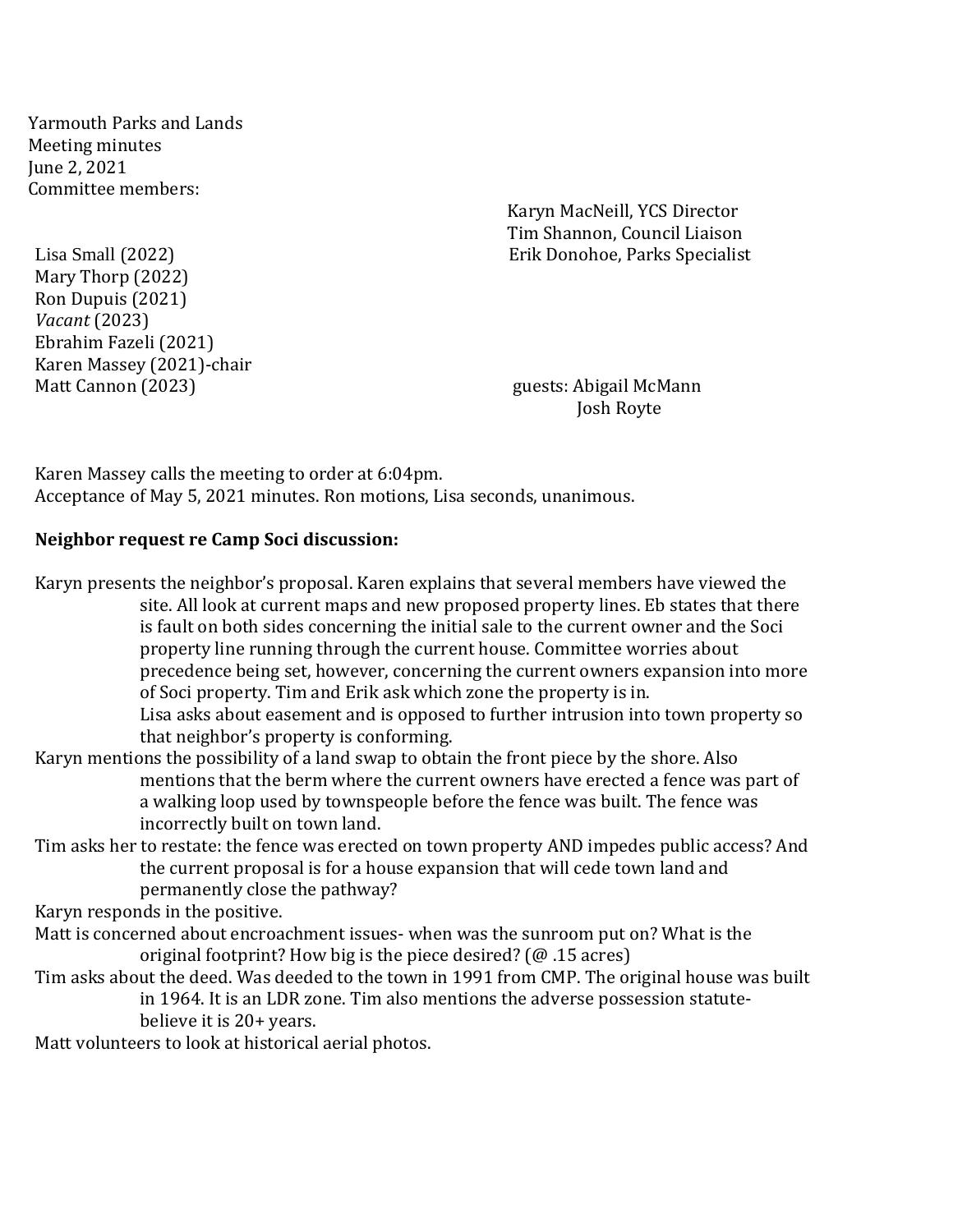## **Fire/rescue markers for public lands:**

Abigail McMann presents. Has been working to design markers to be placed in the parks with emergency contact information and general location. Karyn talks of the central map in the brochure. Erik has sent the GIS link. Idea is that they would be 5" by 3.5". Karen is concerned about sheer numbers of signs. Mary asks how many are they thinking of. No data yet. Karen asks if any other towns are doing this. Ron asks if they are thinking just at junctions. Eb likes the idea. Karen suggests a pilot program in one or two parks. Abigail stresses that they are open to suggestions. The sign numbers would designate which park. Furthermore, more detailed location mapping would help update the "run cards".

Lisa asks about how they would be mounted. Eb wants to showcase our logo. Mary suggests the logo at entrances and smaller signs within the parks. Ron would be in favor of a reflective back. Matt thinks it is a commendable idea, but would like the signs as small as possible.

# **Committee and Staff Updates:**

*Sign committee*: Lisa discusses the various pictures that were sent out of different types of signs. Wants a primary sign with our logo. Karyn talks of the need for signs at Community Garden, Frank Knight Forest, and the Royal River Park. Lisa suggests something simple with supplemental pieces below. Karyn wants something that sits taller so that snow plowing is not an issue.

Lisa wants to see the logo against different backgrounds and use of the existing font. Matt- brown or cedar? Josh mentions the Pratt's Brook Sign.

Karyn has ordered 25 stickers and 25 metal boundary markers. Should be arriving mid to late June.

*Erik:* continues to play around with the guide. Hoping to get to FKF boardwalks soon. New steward for properties has an arborist license. Will work on invasives and wetland delineations. Will work with volunteer groups. Mary will talk to Chuck about BS community service. Karyn will talk to YHS and NYA.

## **Frank Knight Forest Management Plan:**

Erik is working on a survey to stakeholders as a first step, ex. How is the area currently being used? What do users want to see happen? Etc. This can change data. Eb- how do you reach people? Erik responds that they send out letters to targeted abutters. Try to get a team and QR codes and a Facebook survey. Also can use cameras at different entrances.

Karen mentions that hunters also need to be included. Also, expresses a desire to plant milkweed in some of the field area.

Josh Royte volunteers to help. Asks about other surveys that have been done like those of RR?

Ron volunteers to help Josh.